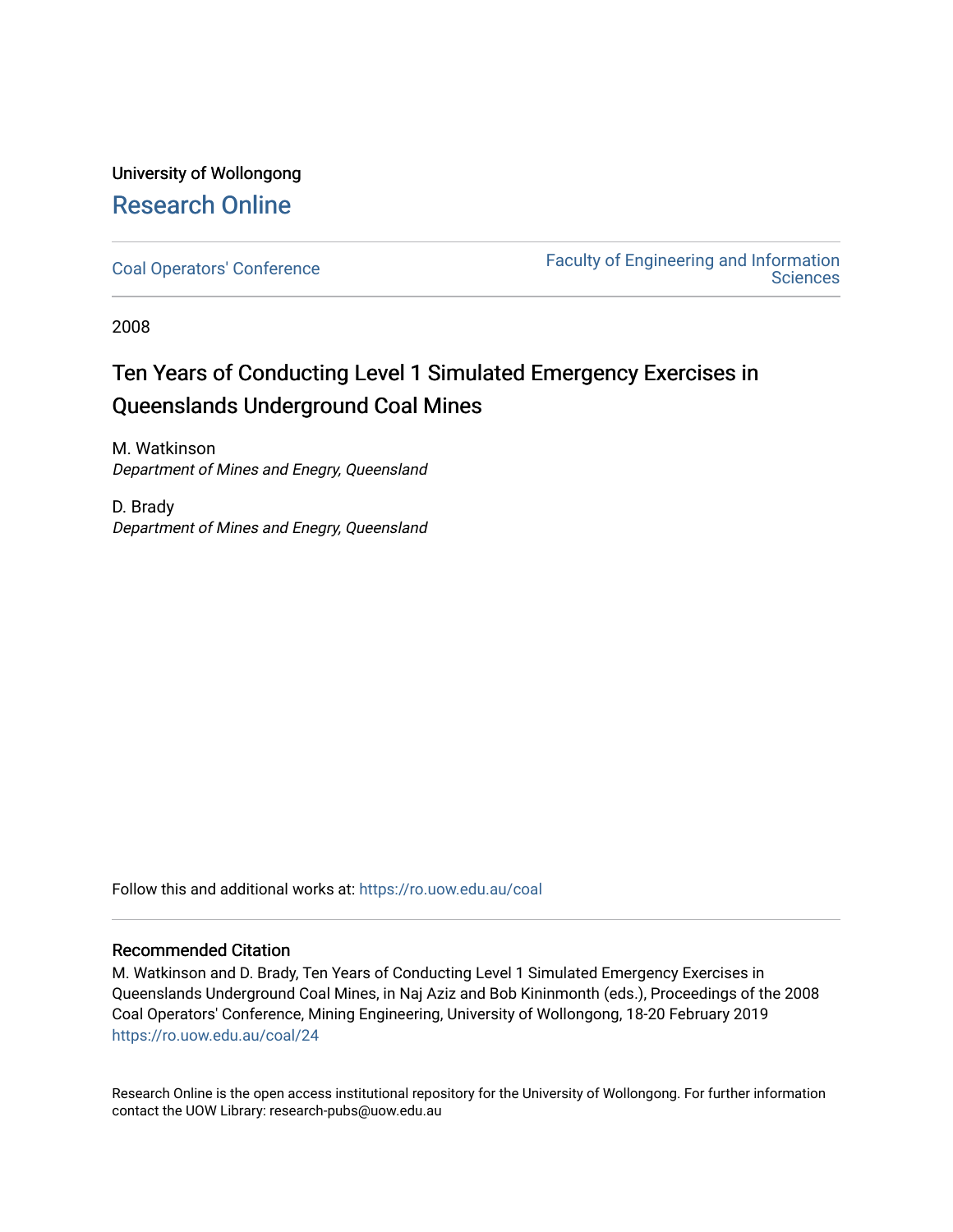# **TEN YEARS OF CONDUCTING LEVEL 1 SIMULATED EMERGENCY EXERCISES IN QUEENSLAND'S UNDERGROUND COAL MINES**

# **Martin Watkinson**<sup>1</sup> **Darren Brady**<sup>1</sup>

*ABSTRACT:* The inquiry into the explosion at the Moura No. 2 Mine in August 1994 recommended -"Emergency procedures should be exercised at each mine on a systematic basis, the minimum requirement being on an annual basis for each mine." (Windridge et al. 1996). In December 1996 the "Approved Standard for the Conduct of Emergency Procedures Exercises" was published and has been subsequently revised (Queensland Department of Mines and Energy Safety and Health Division 1999). This document provided guidelines for conducting mine site emergency exercises as well as the requirement for a test of state-wide emergency response by holding a Level 1 Mine Emergency Exercise at one mine on an annual basis. From 1998 to date (January 2008) ten Level 1 Mine Emergency Exercises have been held in Queensland. This paper discusses each of the exercises conducted to date as well as the logistics, scenario preparation, planning and organising required to conduct emergency exercises at this level.

# **INTRODUCTION**

There have been ten Level 1 Emergency Exercises held in Queensland since 1998 and many more Level 2 and Level 3 exercises at all of the underground coal mines in Queensland as required by the "Approved Standard for the Conduct of Emergency Procedures Exercises". The procedure followed for each Level 1 Exercises was as follows:

- Visit to the mine to determine local site conditions and hazards
- Determination of objectives of the exercise
- Development of alternative scenarios to test the objectives
- Ventilation modeling and preparation of gas data to reflect the scenario and objectives
- Full team meeting to brief all assessors and arrange for site inductions
- Conduct of exercise
- Debrief at mine site and report preparation
- Release of final report and dispersion of findings to industry.

The following sections briefly identify the scenario and some of the issues identified within the reports. Copies of all reports can be obtained in PDF format from simtars@dme.qld.gov.au.

# **1998 SOUTHERN COLLIERY**

# **Scenario**

The scenario was built around unauthorised alteration of a district regulator, affecting the ventilation flow on the operating longwall. The reduced flow, plus barometer fall resulted in a frictional ignition of methane. The resulting explosion destroyed and damaged several of the mines ventilation control devices. This exercise was conducted at 12:05 am to test call out of mines staff and responses in the early hours of the morning.

# **Issues Identified**

- Communications between control room and Incident Management Team (IMT)
- Emergency call out procedures for staff off site
- Duty cards impossible to follow
- Need to conduct rapid evaluation of ventilation and gas trends
- Need for a clearly defined IMT process
- Need for adequately resourced IMT room
- Need for training in evacuation in zero/poor visibility
- Escape ways to be adequately maintained
- Safe havens for changeover of Self Contained Self Rescuers (SCSRs).

 $\overline{a}$ 

*<sup>1</sup> Simtars, Department of Mines and Energy, Queensland*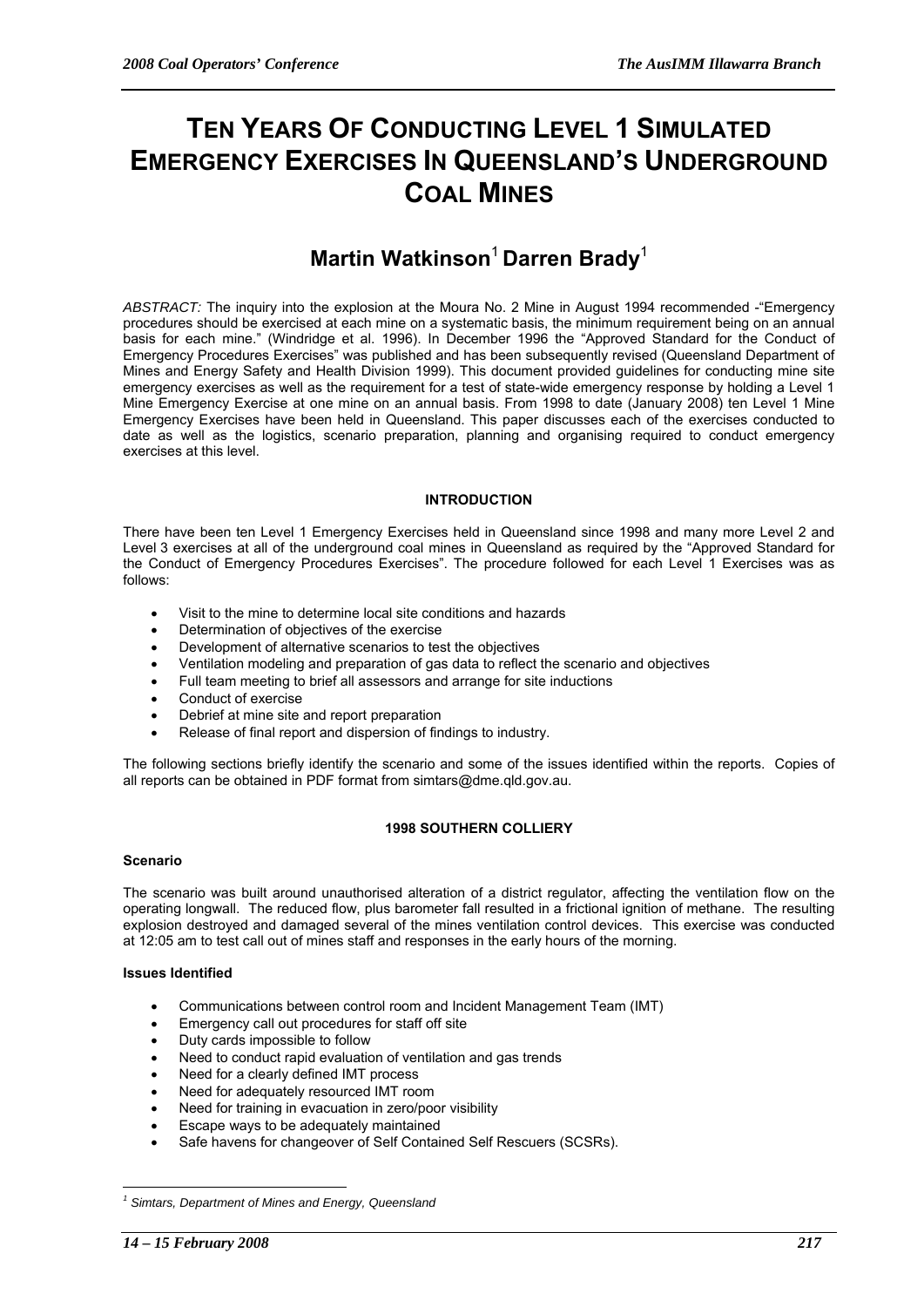# **1999 KENMARE COLLIERY**

#### **Scenario**

This exercise was conducted at 3:43 pm and based on a conveyor belt fire in the intake that resulted in the whole of the mine being evacuated. The scenario was designed to test the IMT process and contractor training in emergency response. Unfortunately there were very few contractors underground at the time of the exercise due to the fact that they had been withdrawn prior to the commencement of the exercise.

# **Issues Identified**

- Communications between control room and IMT
- Need for adequately resourced IMT room
- Need to conduct rapid evaluation of ventilation and gas trends
- Inflexibility in the duty card systems
- Need for training in evacuation in zero/poor visibility
- Training required for changeover of SCSR's
- Debriefing of evacuating personnel.

# **2000 NEWLANDS SOUTHERN UNDERGROUND**

#### **Scenario**

This scenario was based on a transformer fire leading to the ignition of the coal ribs in the cut-through and was conducted at 21:00 on a Saturday night. The scenario was aimed to test the first response of personnel using Compressed Air Breathing Apparatus (CABA) as well as issues relating to call out of mine staff who traveled two hours away from the mine site to Mackay on weekends.

# **Issues Identified**

- Call out of staff on a weekend when most are in Mackay
- Successful use of CABA as a first response tool
- Communications between control room and IMT
- Need for training in evacuation in zero/poor visibility.

# **2001 KESTREL MINE**

#### **Scenario**

The Kestrel exercise was based on a massive roof fall on the maingate end of the longwall some 2.5 km inbye from the mains at 21:30 on a Tuesday night. The resulting air blast injured two of the longwall personnel. The remaining longwall personnel evacuated down the tailgate in an irrespirable atmosphere created by the lack of ventilation and normal seam gas make (carbon dioxide). This atmosphere was also above the 1.25% methane level for the operation of diesel vehicles.

#### **Issues Identified**

- Need for adequately resourced IMT room
- IMT process and data capture
- Need for a mines rescue vehicle for deployment into non-standard atmospheres
- Mines rescue deployment to recover injured personnel at distances of 2.5 km in an irrespirable atmosphere
- Issues of deployment of mines rescue personnel into hot and humid conditions
- IMT changeover process.

# **2002 NORTH GOONYELLA COAL MINE**

# **Scenario**

This scenario was run at 9:13 on a Monday morning with most of the mine staff present. It was designed to test the response with the mine manager and ventilation officer absent in Mackay (some two hours away by car) for "training". The scenario was based on a vehicle fire which the operator could not put out. If a sufficient response was mounted the fire would have been deemed to be extinguished. There was also a simulated roof fall on the longwall, which allowed products from a spontaneous combustion deep in the goaf to report to the tailgate air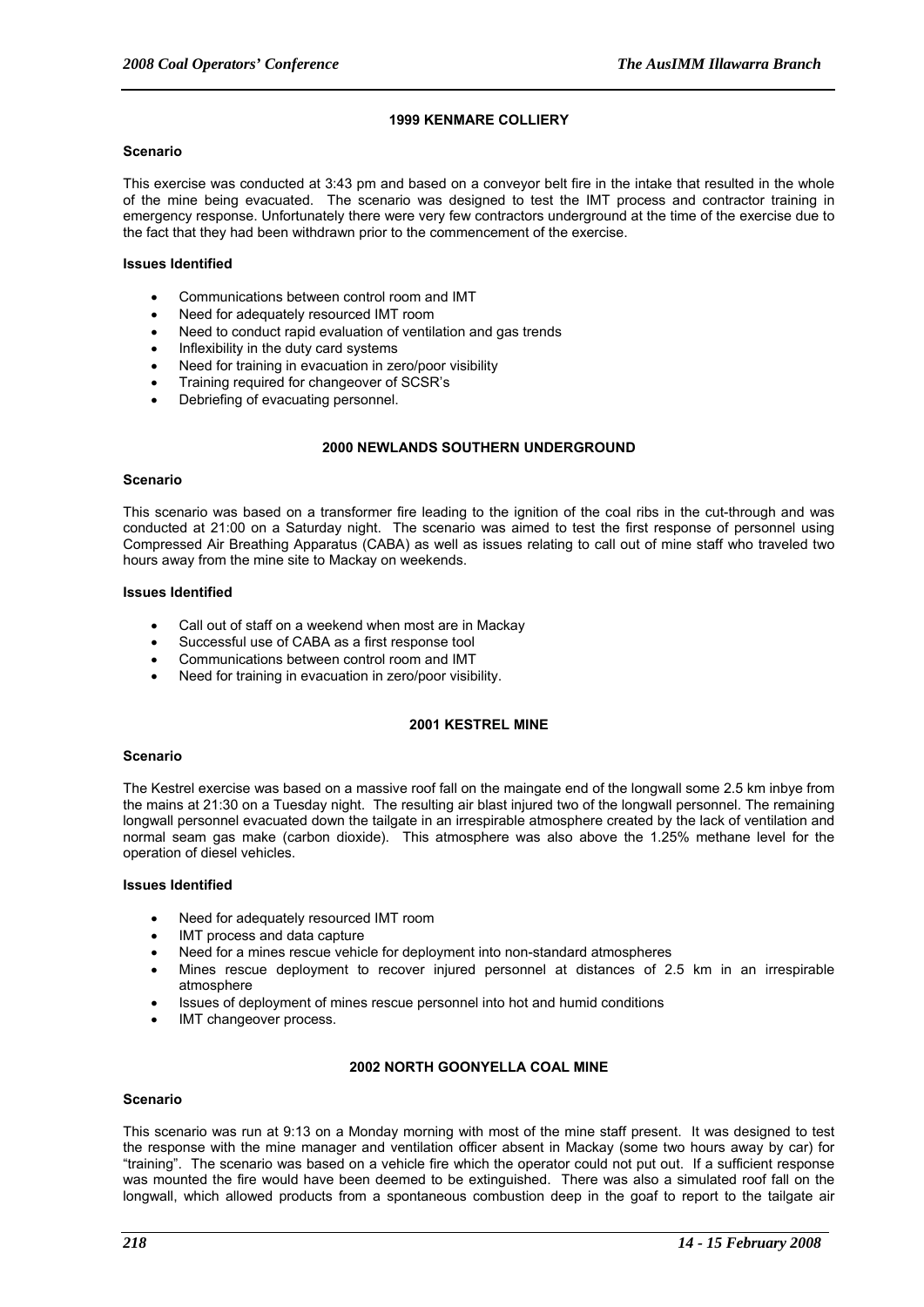stream. Unfortunately the mine staff went into emergency 'evacuation mode' because of the 'exercise mentality" and forgot to tackle the fire. An adequate response was not mounted until six hours after the commencement of the exercise.

#### **Issues Identified**

- IMT process
- IMT changeover process
- Need for the staff to respond to the scenario and not just evacuate the mine
- Need for training in evacuation in zero/poor visibility
- Need for training in fire fighting procedures.

# **2003 CRINUM MINE**

#### **Scenario**

The Crinum scenario was designed to raise awareness of the issues relating to the transport of gas cylinders, in particular acetylene. Acetylene cylinders can be very unstable if damaged. All mines should seriously review how they deal with acetylene and normal gas cylinders during transportation. The cylinder was "damaged" during a vehicle collision creating a vehicle fire, which subsequently developed into a coal fire. To completely pollute the intakes to the mine an air door between the intakes and the conveyor belt line was deemed to be left open for the purposes of the exercise. This again stresses the importance of conveyor belt segregation and the need for training/education to the workforce to ensure that all ventilation appliances are correctly used and any damage is reported. Without the simulation of this door being open, evacuation from the mine would have been much simpler along an uncontaminated conveyor road. An added complication for the mine was an underground visitor. "*How readily do you think your mine would deal with an underground visitor in such a situation?"*

#### **Issues Identified**

- Communications in and out of IMT
- Control room communications to personnel underground in the refuge bay (The men in the refuge bay sometimes got information before IMT)
- Recognition that burning coal can liberate explosive gases in sufficient quantities to create an explosive atmosphere in a mine with no methane seam gas
- The issues relating to inertisation with personnel underground
- The need for the ventilation officer/delegate to be free to do ventilation interpretation/modeling then feed the information back into IMT
- Safe transport of gas cylinders
- Need for well maintained and operated ventilation control devices.

# **2004 OAKY NO 1 MINE**

# **Scenario**

This exercise was based on a frictional ignition in a development panel resulting in a *small* coal dust explosion, "*if such a thing exists*". All the men in the development panel were deemed to have been killed in the explosion. (These men also conducted a zero visibility evacuation to an area outbye of the explosion zone using training self rescuers while waiting for rescue teams to be deployed). The explosion was deemed to have destroyed several ventilation structures and polluted the other development sections of the mine. A series of photographs were prepared and each of the evacuating teams was briefed on what they would have seen as they traveled out of the mine.

One point of interest is that the exercise committee had made the decision that all personnel in the sandy creek area would have been killed by the initial "explosions"; however the last part of the exercise was where the mine located the "deceased". This left the mine with a feeling of failure when in fact they had succeeded in taking the exercise to its fruition. This is an important part for anyone preparing industry scenarios and on reflection it would have been better if the mine staff could have at least found one survivor.

# **Issues Identified**

- Trial of the Incident Control System/Mine Emergency Management System. (ICS/MEMS)
- The need for gas analysis and interpretation
- Debrief of personnel to get information into IMT
- Industry to recognize the need for adequate stone dusting to prevent coal dust ignitions.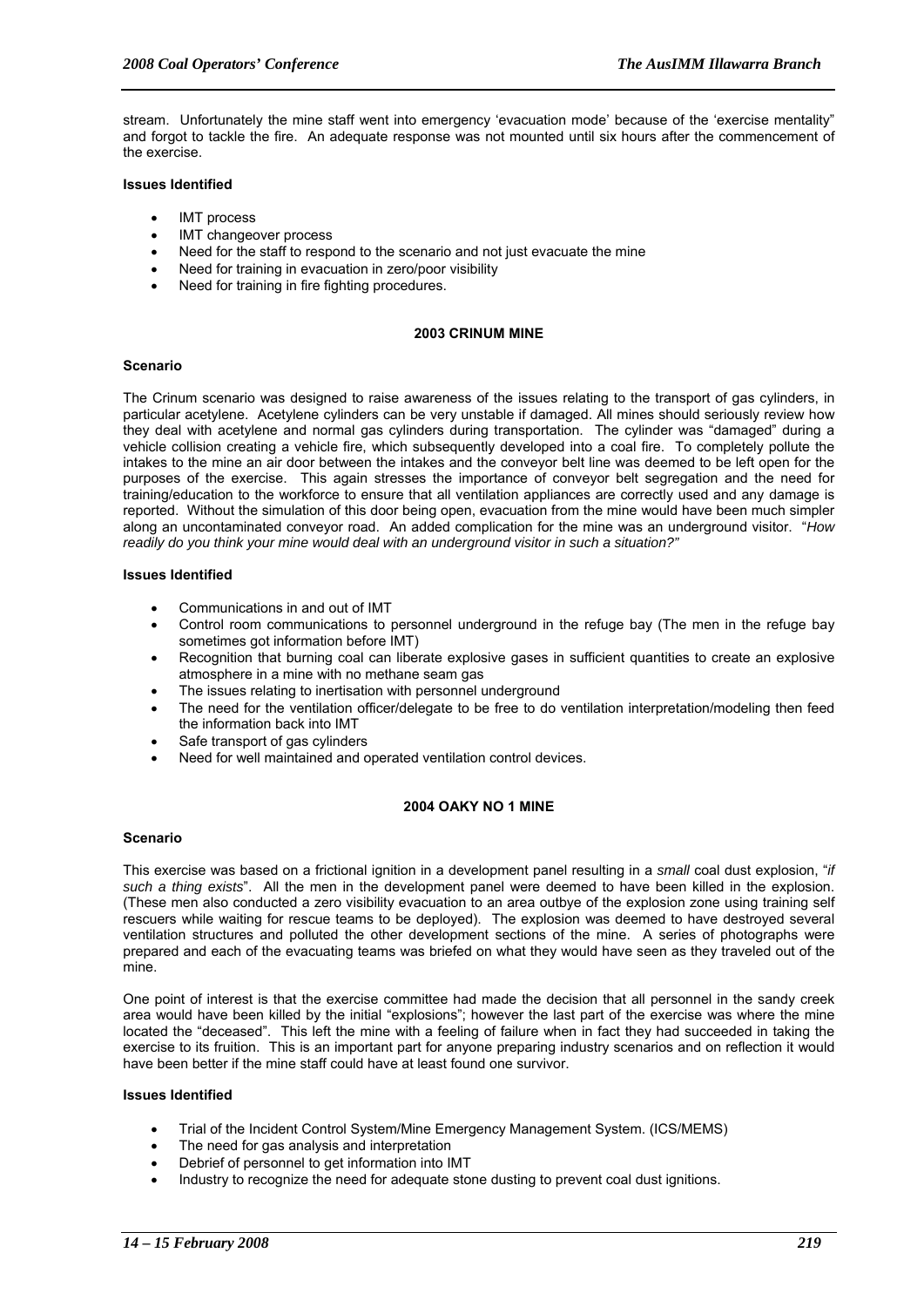# **2005 MORANBAH NORTH MINE**

#### **Scenario**

The Moranbah North exercise was based on an Eimco traveling underground with a pod of Polyurethane (PUR) turning into a cut-through, hitting a transformer and causing a fire at 9:40 pm on a Sunday. The aim of the exercise was to highlight the requirements for fighting a PUR fire and the off gases produced, as well as to test the callout of mine staff on a Sunday evening. The location of the scenario enabled inseam response from an unaffected area.

# **Issues Identified**

- The need for the mine to have a clearly defined and understood emergency response system
- The need for quick interpretation of the mine atmosphere and ventilation assessment
- Need for training in evacuation in zero/poor visibility
- Need for training and awareness when dealing with non-standard fires particularly PUR
- Automated call out procedures.

#### **2006 BROADMEADOW MINE**

#### **Scenario**

In order to create an evacuation scenario to test underground personnel a simulated fire in the intakes was coupled with a roof fall at the tailgate (T/G) end of the face preventing egress, forcing the men to evacuate inbye and undertake several changes of self contained self rescuers (SCSRs).

The exercise was based on a major fire on the hydraulic pump station and transformer in 4 cut-though in the maingate. The "fire" was caused by a catastrophic failure of the pumps/transformer and the burning oil and subsequent coal fire prevented egress out to the surface along the conveyor and travel road. The tailgate fall prevented egress through the longwall and along the tailgate roadway(s).

#### **Issues Identified**

- The needs for mines to develop a first response capability
- Improved training required in the donning and changeover of SCSRs
- Mines sites to evaluate the emergency response system they are going to use in light of the development of the Mine Emergency Management System (MEMS) by Queensland Mines Rescue Service (QMRS)
- Industry to adopt the draft recognized standard for the conduct of emergency exercises.

#### **2007 GRASSTREE MINE**

#### **Scenario**

- Grasstree Mine has a high methane gas make on the longwall, is practicing methane drainage and utilises ventilation methods to keep the gas fringe away from the tailgate motor area of the working longwall. Nearby mines have all had frictional ignitions on both longwall and development panels. Consequently, it was decided to base the scenario for the 2007 Level 1 Mine Emergency Exercise on a frictional ignition on the longwall face. The exercise commenced at 20:00 on a Monday night to test the call out of site and other personnel.
- For the purposes of the scenario it was deemed that the shearer drivers and another operator on the longwall would be seriously injured, however they would be able to make contact with the surface using non-verbal communication later in the exercise. The reason for this was to assist the decision process for the deployment of mines rescue teams.

# **Issues Identified**

- All mines to conduct a gap analysis on their emergency response plans to recommendations made in 2007 report as well as previous exercises
- The draft recognized standard developed as part of the objectives of the 2006 Level 1 Mine Emergency Exercise should be circulated for comment and adoption as this will provide mechanisms for the follow up from Level 1 Mine Emergency Exercises and information not currently available from Level 2 mine site exercises
- Improved training required in the donning and changeover of SCSRs
- A mines inspector and industry safety and health representative should respond to and attend all Level 1 Mine Emergency Exercises.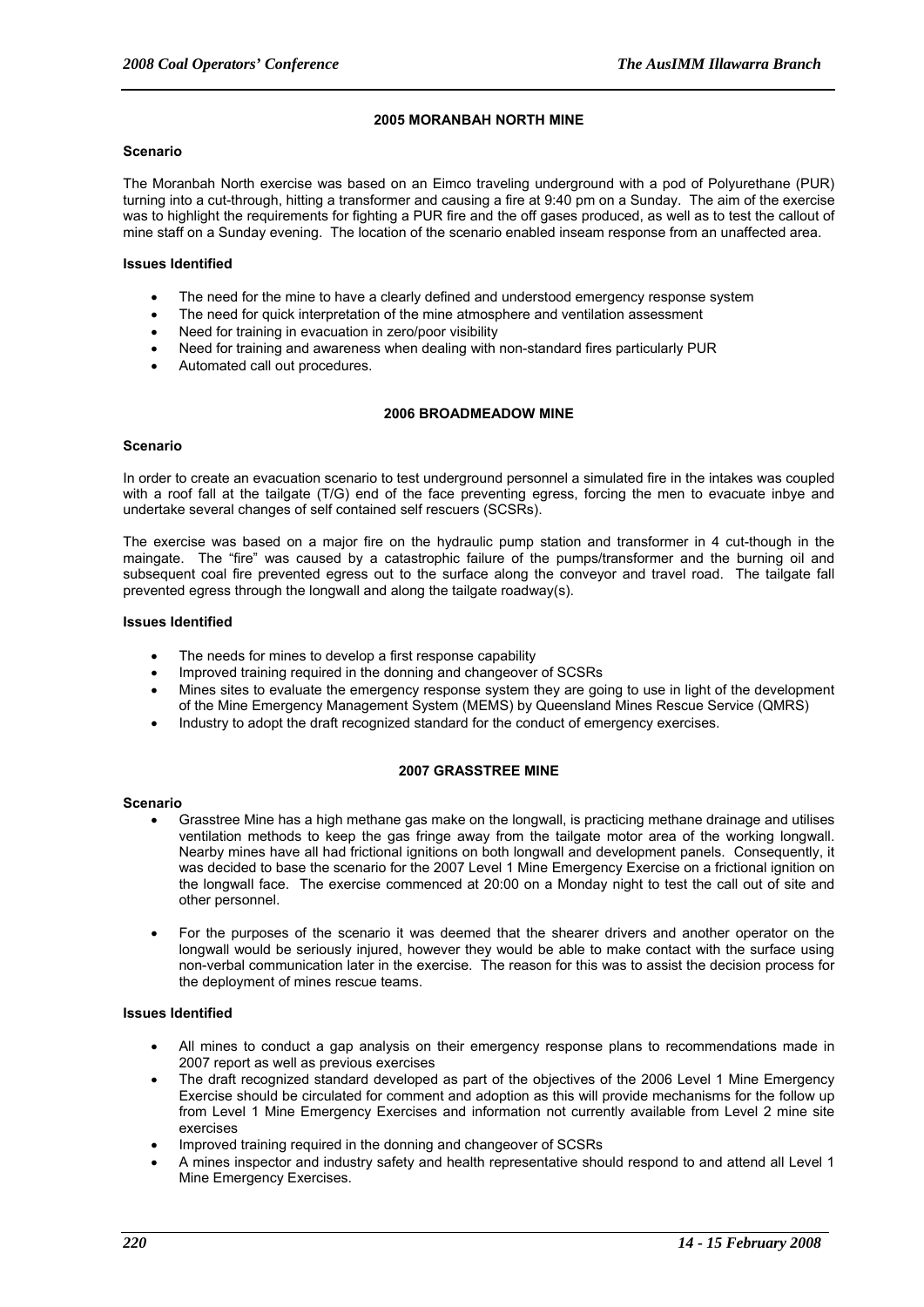# **DISCUSSION**

The total number of assessors involved in ten years of emergency exercises is 180 giving an average of 18 assessors required per exercise. Assessors are invited from Queensland and New South Wales with representatives from Solid Energy New Zealand being present on the last four exercises. There is a core team of assessors on the management committee who have been involved in most of the exercises. One member has been present for all ten exercises. The management committee consists of representatives from:

- Simtars (Current Chair of the committee)
- Department of Mines and Energy Inspector
- Queensland Construction, Forestry, Mining and Energy Union Industry Safety and Health Representative (CFMEU ISHR)
- QMRS
- Minerals Industry Safety and Health Centre University of Queensland (MISHC)
- Mine site representative "mole".
- With other assessors called in for the full team briefing. Organizations represented include:
- Mine managers from Queensland coal mines, including the mine where next years exercise will be held
- New South Wales (NSW)Mine Rescue Service
- NSW CFMEU ISHR
- NSW Mining Inspector
- Solid Energy New Zealand
- Compliance unit Department of Mines and Energy, Qld
- Around four "younger" mining engineers from Queensland mines are invited to join the assessment team each year to increase their awareness of emergency response requirements.

Approximately 200 man-days of professional time are involved in each level 1 process. That is from the initial site visit to the final printing and mailing of the report. This is a considerable investment in time and energy by coal industry professionals, but what has been gained by industry by undertaking these exercises and what are the issues that need to be addressed?

- Industry is sometimes slow to adopt or modify the emergency response plans after the running of the level 1 exercise. This can be seen by the number of times the same or similar recommendation has been made.
- All of the reports have identified issues with the training and donning of SCSR's. An issue raised in the Sago Mine Disaster Report (J. Davit McAteer and associates July 2006).
- The amount of time taken to write and release the final report has varied from 1 month to over six months. The report often loses it impact if it is released several months after the exercise.
- The size of the reports (over 100 pages). Some personnel in the mining industry have indicated that the report is too large. *Surely it is not too much to ask to read the executive summary, the conclusions and recommendations for a report which takes 200 man-days to compile?*
- The mechanism of communicating the findings to industry in general. Different approaches have been tried from road shows, to articles in the Queensland Government Mining Journal to papers given at technical conferences such as this. None have proven to be the optimum solution.
- Some mines have approached the exercise as a pass or fail test generating a "Fear of the exercise". The exercise committee needs to address this to ensure that all appreciate that this is a learning experience where everyone benefits. This is also covered in the draft recognized standard.
- The 2001 report on Kestrel Colliery recommended the development of a mines rescue vehicle. Subsequent research into an escape vehicle/rescue vehicle by Simtars funded by industry through the Australian Coal Association Research Program ACARP (AU\$ 800 K) has resulted in a design specification for a vehicle equipped with compressed air breathing apparatus (CABA), a sonic navigation system and onboard infrared methanometer. As yet this concept is still to be adopted, however several mining companies are prepared to provide further funding for the intrinsic safety (IS) certification of the navigation system. The other elements are now available commercially.
- Once a mine has undertaken the level 1 exercise it appears that the lessons learned and information are not freely available. For example one mine where the level 1 was held had 20 hard copies of the report mailed to them and not one copy could be found approximately 18 months later when a new owner took over the running of the mine.

We are living in an information age where possibly too much information is provided at once and electronically to be completely understood by the recipient.

Why are the safety management plans perceived to be the responsibility of the management team by the workforce? Ownership of safety management plans is required by the whole workforce, they need to realize this is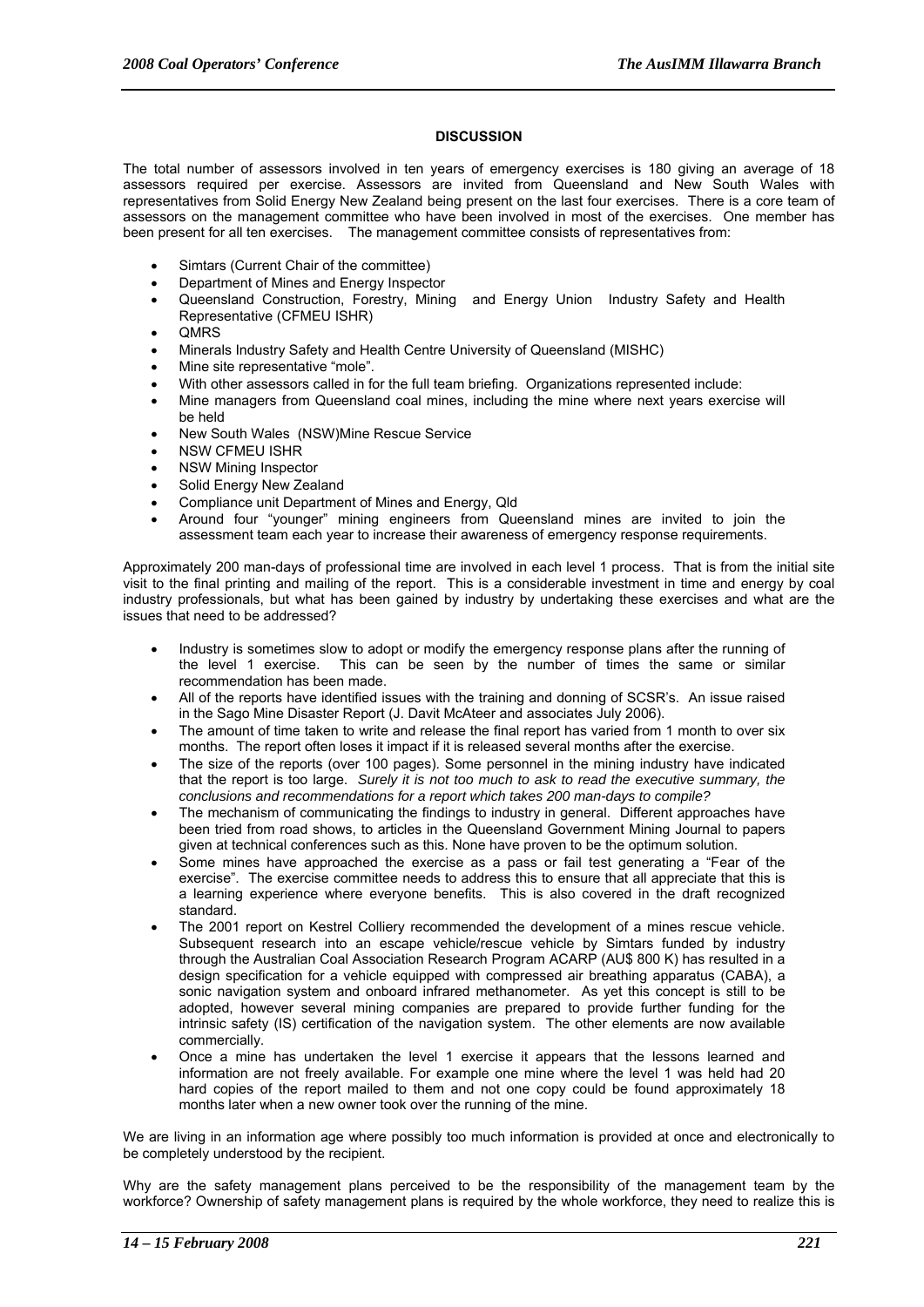a way that they can impact on their own safety and in fact a mine with a good safety system often has good productivity as well. Being systematic is what improves safety and productivity.

# **Logistics**

The logistics of coordinating hotel accommodation, transportation for up to 20 assessors is undertaken by a dedicated administration officer. Everything has to be arranged from food to take to site for the exercise, bus transportation, motel accommodation and booking of briefing rooms for the team. All of this has to be done with out alerting the mine site.

Note that for 20 people a 40 seat bus is required to take the additional work-wear, computers gas samples for testing the site gas analysis systems and associated food and clothing that is required.

Underground video footage has been taken by the site mole in the last two years. This simplifies the issues of site authority of gas detectors and taking non-intrinsically safe equipment underground. The voice-over for the footage is also best done by the site person who can best explain what is happening and what the current location is.

# **Scenario Preparation**

The scenario preparation is undertaken by visiting the mine to assess site conditions and underground mining standards. The preliminary site visit takes place approximately five months before the anticipated exercise date.

Reference is made to previous exercises and high potential incidents in Queensland to determine the objectives of the current exercise, ie SCSR change over, first response call out of mines inspectorate and Simtars. Once these objectives have been agreed a scenario is proposed which will enable the objectives to be tested.

Ventilation modeling is undertaken in Ventsim, the Australian standard for coal mine ventilation modeling. This software contains a function where the percentage contamination from a single source event can be determined for the mine as well as the time taken for that pollutant to arrive at any working place/ monitoring point.

Data is then prepared for entry into Safesim (a Simtars program which acts as a dummy PLC) to feed real time gas information, for both real time and tube bundle analysers, into a duplicate Safegas system established on the mine site. Safegas is an industry standard for gas monitoring and interpretation in Queensland. The actual "severity" of the incident is sometimes tempered to ensure that mines rescue deployment can take place, ie ensuring that the gas levels are within the guidelines for the deployment of mines rescue teams in Queensland.

Once all ventilation modeling and gas pollutant levels have been established a meeting is called with three mine managers form other mines in the area. This is to validate the process and get industry "buy-in" to the objectives and selected scenario.

From there fine tuning is undertaken and information prepared for the full team briefing and site visit/inductions which are undertaken two weeks before the nominated exercise window. The venue for the 2008 Level 1 Exercise will be Newlands Northern Underground coal mine.

#### **Planning and coordination**

The planning of the exercises is now a streamlined process with ten exercises being completed. The amount of work is, however, underestimated by those who have not been involved in the process.

This is where dedicated administration support is required to compile contact lists, email information and coordinate motel room bookings etc to ensure that the base functions all run smoothly and prevent any adverse affects on the running of the exercise.

Each year the core team starts to prepare outline scenario's for the following year along with the identification of the mine mangers to be invited to the next exercise. As a rule the manger whose mine will be the subject of the next exercise is invited as an assessor in the year before his mine is the host mine.

Discussion is held between the core team as to the make up of each year's assessment team. Around four younger mining engineers are invited to participate as part of the assessment team. There are no observers allowed, anyone present is given an activity to assess and provide input to the report.

A target two week window is identified for when the exercise is to be run. This is communicated to the mine site after the initial site visit and a mine site "mole" has been selected. The mine site mole is the point of contact for obtaining mine plans, ventilation models and copies of site safety management plans. These are all used to prepare briefing information for the underground assessors so that they have a pictorial view of the incident and the level of pollutants as they spread around the mine.